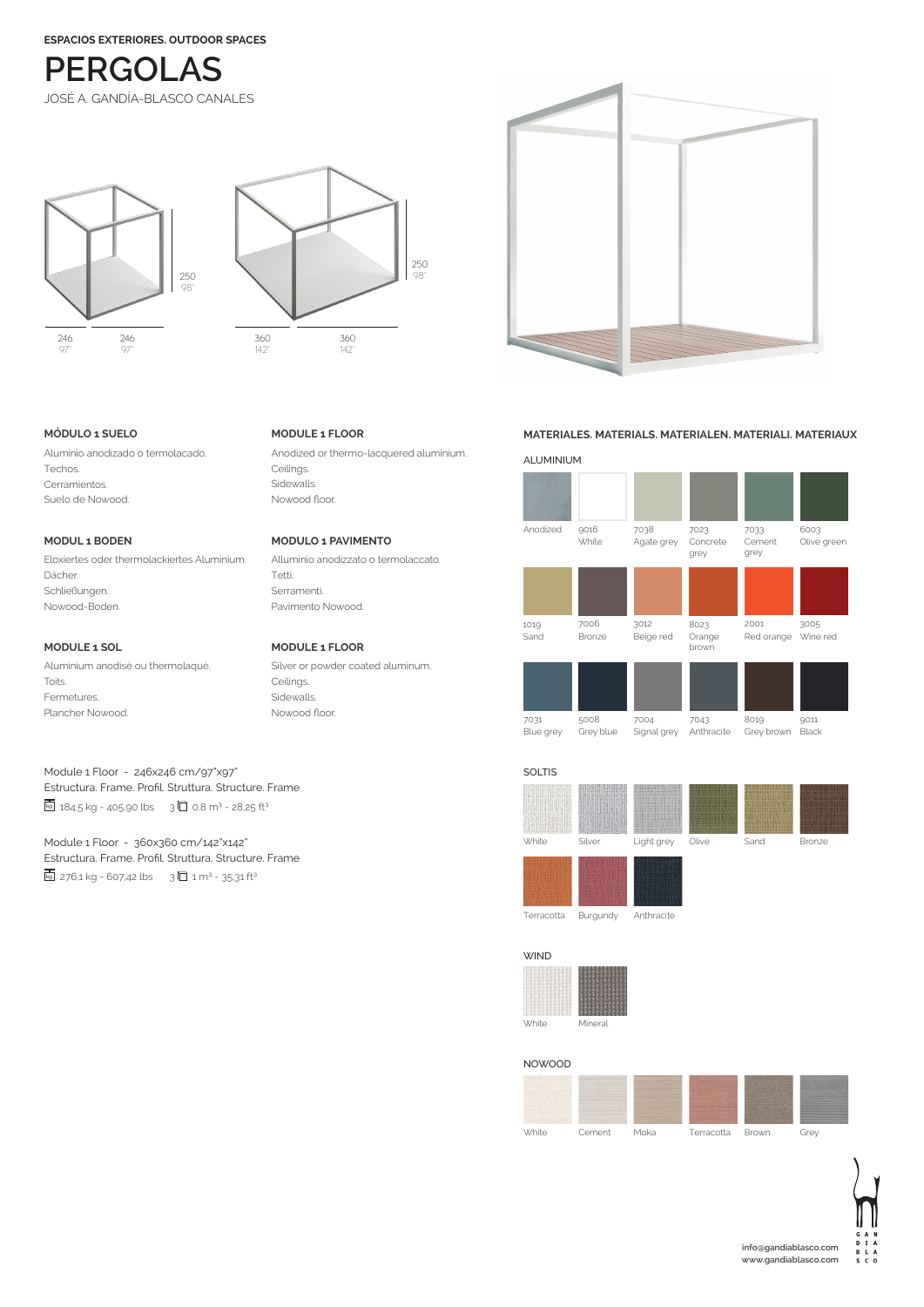**ESPACIOS EXTERIORES. OUTDOOR SPACES**

# **PERGOLAS**

JOSÉ A. GANDÍA-BLASCO CANALES

### **TECHO. CEILING. DACH. TETTO. TOIT. CEILING**

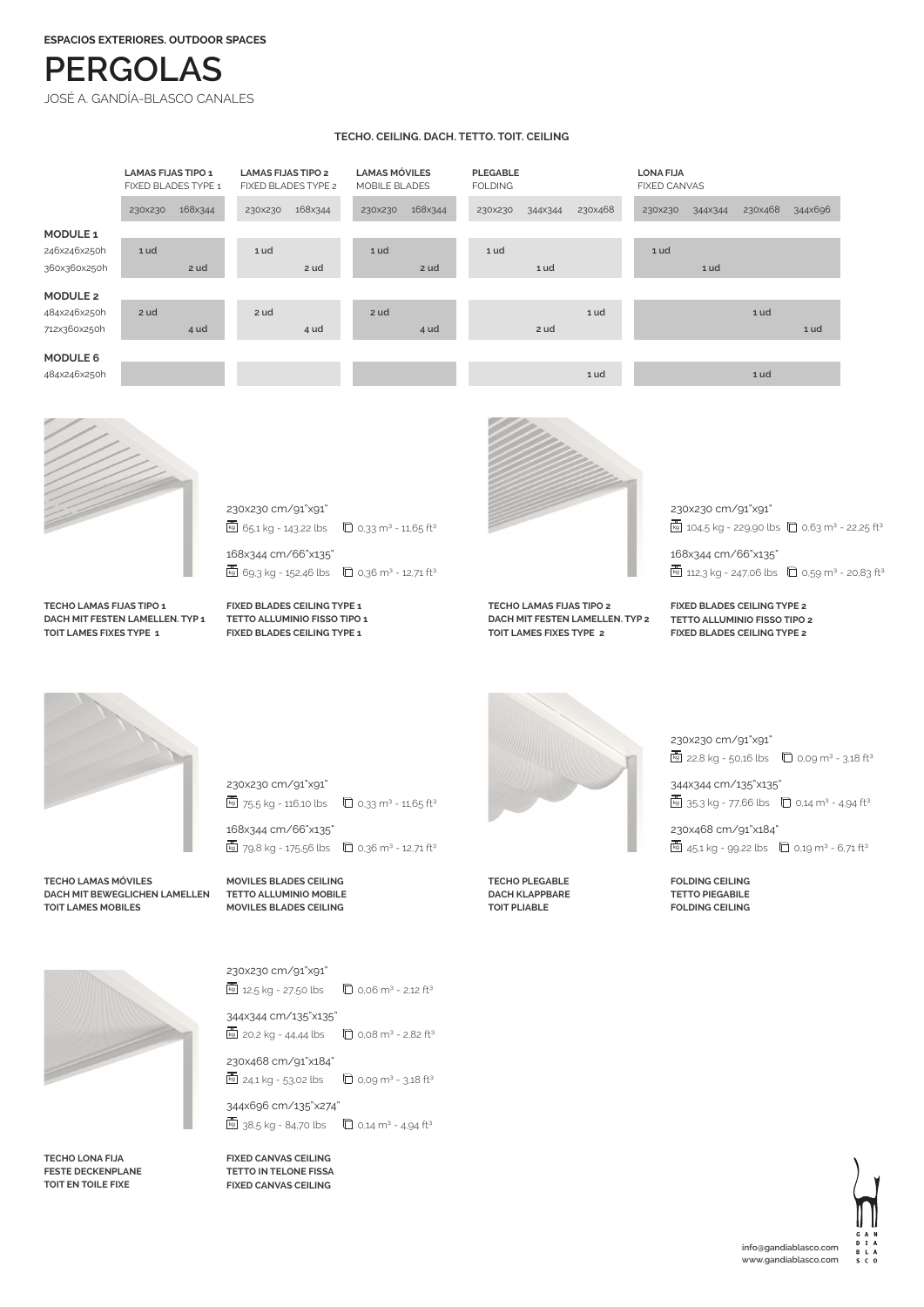# **PERGOLAS**

JOSÉ A. GANDÍA-BLASCO CANALES

### **CERRAMIENTO. SIDEWALL. SCHLIEßUNGEN. SERRAMENTO. FERMETURE. SIDEWALL**



\*Blades enclousures are only available in pergolas with floor.





**LAMAS FIJAS HORIZONTAL TIPO 1 LAMES FIXES HORIZONTALE TYPE 1**

**HORIZONTAL FESTEN LAMELLEN. TYP 1 ALLUMINIO FISSO ORIZZONTALE TIPO 1 HORIZONTAL FIXED BLADES TYPE 1 HORIZONTAL FIXED BLADES TYPE 1**



**LAMAS FIJAS HORIZONTAL TIPO 2 LAMES FIXES HORIZONTALE TYPE 2**

172x234 cm/68"x92" 230x234 cm/91"x92"  $k_9$  104,6 kg - 230,12 lbs  $\Box$  0,56 m<sup>3</sup> - 19,77 ft<sup>3</sup>

 $\overline{kq}$  79,2 kg - 174,24 lbs  $\overline{Q}$  0,42 m<sup>3</sup> - 14,83 ft<sup>3</sup>

**HORIZONTAL FESTEN LAMELLEN. TYP 2 ALLUMINIO FISSO ORIZZONTALE TIPO 2 HORIZONTAL FIXED BLADES TYPE 2 HORIZONTAL FIXED BLADES TYPE 2**

**LAMAS FIJAS VERTICAL TIPO 1 VERTICAL FESTEN LAMELLEN. TYP 1 LAMES FIXES VERTICALE TYPE 1**

230x234 cm/91"x92"  $k_9$  64,9 kg - 142,78 lbs  $\Box$  0,34 m<sup>3</sup> - 12,01 ft<sup>3</sup>

172x234 cm/68"x92" **kg** 48,7 kg - 107,14 lbs  $\Box$  0,25 m<sup>3</sup> - 8,83 ft<sup>3</sup>

**VERTICAL FIXED BLADES TYPE 1 ALLUMINIO FISSO VERTICALE TIPO 1 VERTICAL FIXED BLADES TYPE 1**



**LAMAS FIJAS VERTICAL TIPO 2 VERTICAL FESTEN LAMELLEN. TYP 2 LAMES FIXES VERTICALE TYPE 2**

230x234 cm/91"x92"

 $k = 104.6$  kg - 230,12 lbs  $\Box$  0.56 m<sup>3</sup> - 19,77 ft<sup>3</sup>

172x234 cm/68"x92"  $\overline{k}$  79,7 kg - 175,34 lbs  $\overline{0}$  0,42 m<sup>3</sup> - 14,83 ft<sup>3</sup>

**VERTICAL FIXED BLADES TYPE 2 ALLUMINIO FISSO VERTICALE TIPO 2 VERTICAL FIXED BLADES TYPE 2**



**ESTOR JALOUISE STORE ROLLER TENDA ROLLER**  $k_9$  13,4 kg - 29,48 lbs  $\Box$  0,08 m<sup>3</sup> - 2,82 ft<sup>3</sup> Tela. Fabric. Stoff. Tutte. Tissu. Fabric

 $\overline{u}_9$  9,3 kg - 20,46 lbs  $\overline{u}_9$  0,05 m<sup>3</sup> - 1,77 ft<sup>3</sup>

344 cm/135"

Soltis

230 cm/91"

**CORTINAS VORHÄNGE RIDEAUX TENDE**



**CURTAINS**



set side 360 cm/142"

 $kq$  3,5 kg - 7,70 lbs  $\Box$  0,05 m<sup>3</sup> - 1,77 ft<sup>3</sup>

set side 484 cm/191"  $k = 4.9 \text{ kg} - 10.78 \text{ lbs}$  0.06 m<sup>3</sup> - 2,12 ft<sup>3</sup>

Tela. Fabric. Stoff. Tutte. Tissu. Fabric Wind